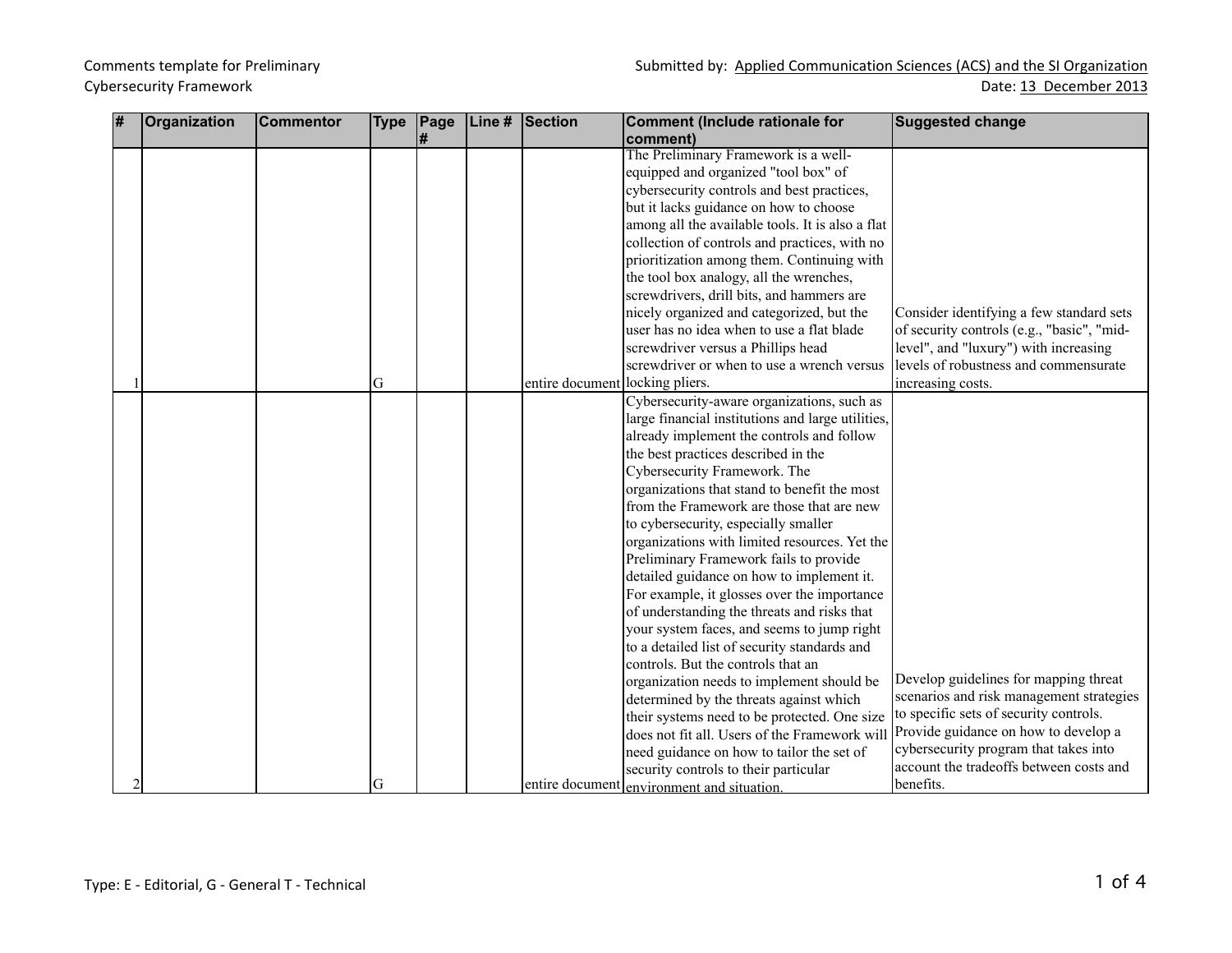|  |  |   |                |     | Consider including an overall critical        |                                              |
|--|--|---|----------------|-----|-----------------------------------------------|----------------------------------------------|
|  |  |   |                |     | infrastructure conceptual layered view that   |                                              |
|  |  |   |                |     | shows how critical infrastructure ties to     |                                              |
|  |  |   |                |     | other layers (e.g., Power, Gas, Water,        |                                              |
|  |  | G |                | 71  | Telecommunication)                            |                                              |
|  |  |   |                |     | The scope should not be limited to            |                                              |
|  |  |   |                |     | information technology, but should be         |                                              |
|  |  |   |                |     | broadened to include supporting               |                                              |
|  |  |   |                |     | communication technology. This line should    |                                              |
|  |  |   |                |     | reference information and communication       | "Each sector performs critical functions     |
|  |  |   |                |     | technology (ICT), rather than just            | that are supported by information and        |
|  |  | G |                | 79  | information technology (IT).                  | communication technology (ICT)"              |
|  |  |   |                |     | The Preliminary Framework frequently          |                                              |
|  |  |   |                |     | claims to be "risk-based," but it contains    |                                              |
|  |  |   |                |     | very little discussion of the risk assessment |                                              |
|  |  |   |                |     | methodology, such as the need to identify     |                                              |
|  |  | G | $\overline{2}$ | 111 | 1.1 and characterize cybersecurity threats.   |                                              |
|  |  |   |                |     | The description of the Core Function          |                                              |
|  |  |   |                |     | "Detect" does not mention the concept of      |                                              |
|  |  |   |                |     | auditing, which is an important Outcome       |                                              |
|  |  |   |                |     | Category. Although it may be part of the      |                                              |
|  |  |   |                |     | identified Outcomes, it should be explicitly  |                                              |
|  |  |   |                |     | mentioned, since it is a common category of   |                                              |
|  |  |   |                |     | security controls in many industry best       |                                              |
|  |  |   |                | 259 | $2.1$ practices.                              |                                              |
|  |  |   |                |     |                                               |                                              |
|  |  |   |                |     | The concept of Framework Profiles is very     | Include examples of Target Profiles. Or      |
|  |  |   |                |     | useful, but the Preliminary Framework does    | consider a structure similar to that used in |
|  |  |   |                |     | not provide enough guidance on how an         | Department of Defense Instruction            |
|  |  |   |                |     | organization might develop a profile for      | (DoDI) 8500.2, wherein specific security     |
|  |  |   |                |     | their specific situation and threat           | controls are selected based on the mission   |
|  |  |   |                |     | environment. The key to implementing a        | assurance category (MAC) and                 |
|  |  |   |                |     | robust cybersecurity program is defining the  | confidentiality level (CL) of the system.    |
|  |  |   |                |     | right Target Profile. The Preliminary         | The higher the mission criticality of a      |
|  |  |   |                |     | Framework should include one or two           | system and the required level of             |
|  |  |   |                |     | example Profiles for different types of user  | confidentiality of the information it        |
|  |  |   |                |     | organizations, such as a rural electric       | processes/stores, the more stringent the set |
|  |  |   | 7              | 281 | 2.2 cooperative and a medium-sized bank.      | of security controls it needs to implement.  |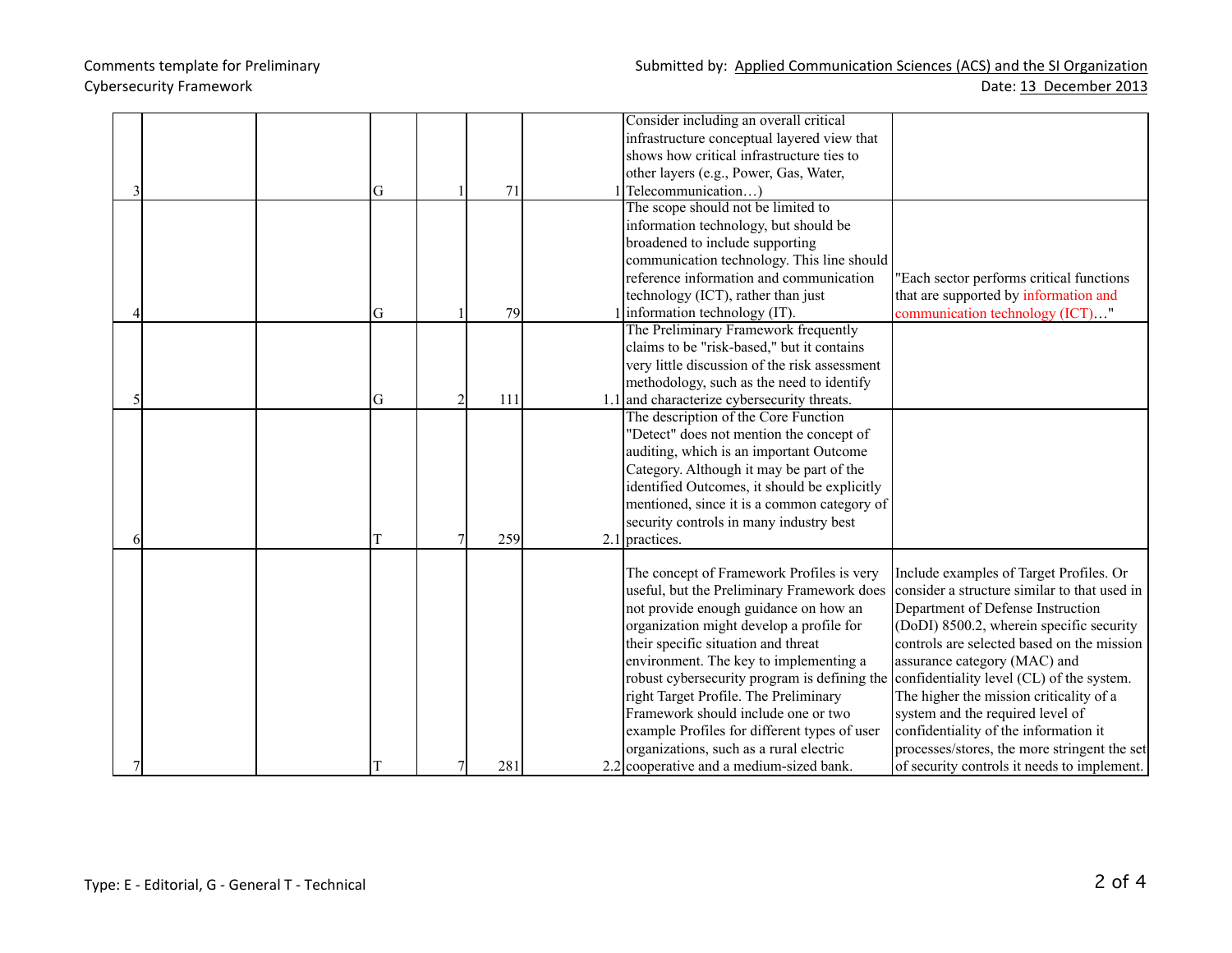|    |  |   |    |     |                       | The concept of Tiers is somewhat                                                      |                                         |
|----|--|---|----|-----|-----------------------|---------------------------------------------------------------------------------------|-----------------------------------------|
|    |  |   |    |     |                       | orthogonal to the purpose of the Framework                                            |                                         |
|    |  |   |    |     |                       | and in conflict with the notion of                                                    |                                         |
|    |  |   |    |     |                       | Framework Profiles. How does a "desired"                                              |                                         |
|    |  |   |    |     |                       | Tier map to a "target" Profile? The                                                   |                                         |
|    |  |   |    |     |                       | definitions of the Tiers sound more like                                              |                                         |
|    |  |   |    |     |                       | assessment results than desired levels of                                             |                                         |
|    |  |   |    |     |                       | rigor and sophistication in a risk                                                    |                                         |
|    |  |   |    |     |                       | management program. What organization                                                 | Remove or rework the section describing |
|    |  | G | 9  | 321 |                       | 2.4 would "desire" to be a Tier 1 organization?                                       | the Implementation Tiers.               |
|    |  |   |    |     |                       | The recommended steps to using the                                                    |                                         |
|    |  |   |    |     |                       | Framework to create or improve a                                                      |                                         |
|    |  |   |    |     |                       | cybersecurity program are very useful, but                                            |                                         |
|    |  |   |    |     |                       | they would be even more useful if an                                                  |                                         |
|    |  |   |    |     |                       | example or a case study were included to                                              | Include a case study to illustrate the  |
|    |  | T | 11 | 409 |                       | $3.2$ illustrate the process.                                                         | process described in this section.      |
|    |  |   |    |     |                       | Appendix A identifies IA/security controls                                            |                                         |
|    |  |   |    |     |                       | without explicitly identify the threats the                                           |                                         |
|    |  |   |    |     |                       | controls protect against. IA controls should                                          | Add threat descriptions to be mitigated |
|    |  |   |    |     |                       | be selected based on the threats facing a                                             | before mapping to IA Controls (i.e.,    |
| 10 |  | T | 13 |     | 457 Appendix A        | system.                                                                               | Subcategories).                         |
|    |  |   |    |     |                       | This material on the structure of the                                                 |                                         |
|    |  |   |    |     |                       | Framework and the identifiers for Functions                                           |                                         |
|    |  |   |    |     |                       | and Categories should be moved to the                                                 |                                         |
|    |  |   |    |     |                       | beginning of Appendix A. It provides                                                  |                                         |
|    |  |   |    |     |                       | important information on how to interpret                                             | Move these lines and the table to the   |
| 11 |  | E |    |     | 27 478-484 Appendix A | the various abbreviations and acronyms.                                               | beginning of Appendix A.                |
|    |  |   |    |     |                       | Privacy is just one constraint on a                                                   |                                         |
|    |  |   |    |     |                       | cybersecurity program. There may be others,                                           | Consider removing Appendix B or adding  |
|    |  |   |    |     |                       | such as safety. Why does the Preliminary                                              | Appendices for other constraints on the |
|    |  |   |    |     |                       | Framework explicitly address Privacy                                                  | implementation of a cybersecurity       |
| 12 |  | G | 28 |     | 485 Appendix B        | concerns?                                                                             | program.                                |
|    |  |   |    |     |                       | Reference is made to "RS.CO" in Appendix                                              |                                         |
|    |  |   |    |     |                       | B, but this Subcategory identifier is not used Better cross-referencing is needed     |                                         |
| 13 |  | T | 39 |     | 619 Appendix C        | in Appendix B.                                                                        | between Appendix A and Appendix B.      |
|    |  |   |    |     |                       | The Glossary is missing some key terms and                                            |                                         |
|    |  |   |    |     |                       | their definitions. For example, it needs to                                           |                                         |
|    |  |   |    |     |                       | include definitions of "threat" and                                                   |                                         |
|    |  |   |    |     |                       | "vulnerability," two important factors in risk Expand the Glossary to include missing |                                         |
| 14 |  |   | 42 |     | 686 Appendix E        | management.                                                                           | cybersecurity terms/concepts.           |